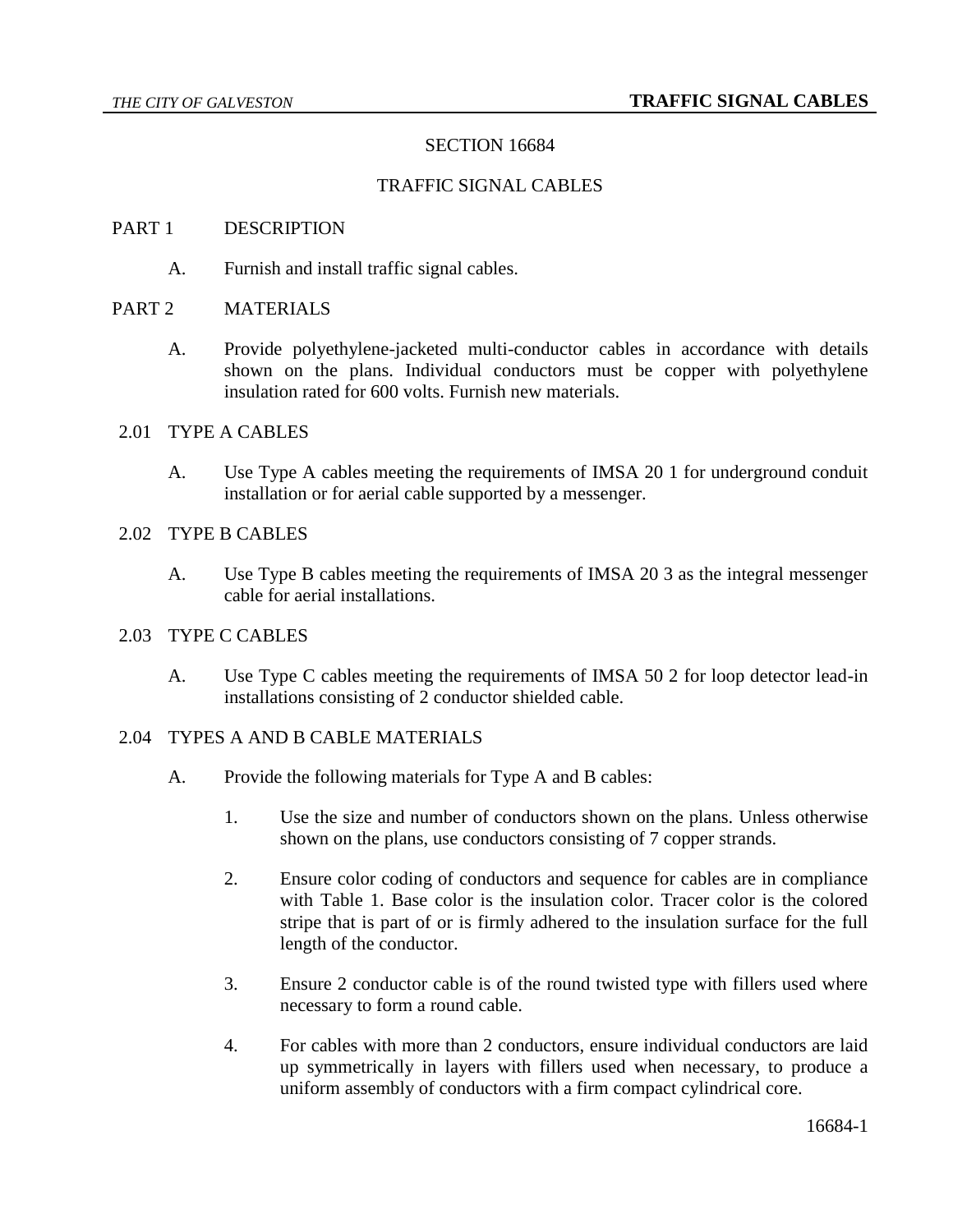- 5. Ensure fillers are a non-metallic, moisture-resistant, non-wicking material.
- 6. Supply conductor assemblies that are covered with a wrapping of a moistureresistant tape applied to overlap at least 10% of the tape width.
- 7. Ensure that the taped conductor assembly is covered with a tightly fitting black polyethylene jacket that is smooth and free from holes, splits, blisters, and any other imperfections.
- 8. Supply cables that clearly show the name of the manufacturer and the IMSA specification number applied at approximate 2 ft. intervals to the outer surface of the jacket by indent printing.

| Conductor Color and Sequence for Cables |                   |                     |
|-----------------------------------------|-------------------|---------------------|
| <b>Conductor No.</b>                    | <b>Base Color</b> | <b>Tracer Color</b> |
| $\mathbf{1}$                            | <b>Black</b>      |                     |
| $\overline{c}$                          | White             |                     |
| $\overline{3}$                          | Red               |                     |
| $\overline{4}$                          | Green             |                     |
| 5                                       | Orange            |                     |
| 6                                       | Blue              |                     |
| $\overline{7}$                          | White             | <b>Black</b>        |
| 8                                       | Red               | <b>Black</b>        |
| 9                                       | Green             | <b>Black</b>        |
| 10                                      | Orange            | <b>Black</b>        |
| 11                                      | Blue              | <b>Black</b>        |
| 12                                      | <b>Black</b>      | White               |
| 13                                      | Red               | White               |
| 14                                      | Green             | White               |
| 15                                      | Blue              | White               |
| 16                                      | <b>Black</b>      | Red                 |
| 17                                      | White             | Red                 |
| 18                                      | Orange            | Red                 |
| 19                                      | Blue              | Red                 |
| 20                                      | Red               | Green               |
| 21                                      | Orange            | Green               |

### **Table 1 Conductor Color and Sequence for Cables**

# 2.05 ADDITIONAL REQUIREMENTS FOR TYPE B CABLE MATERIALS

A. Additional material requirements particular to Type B cable are as follows: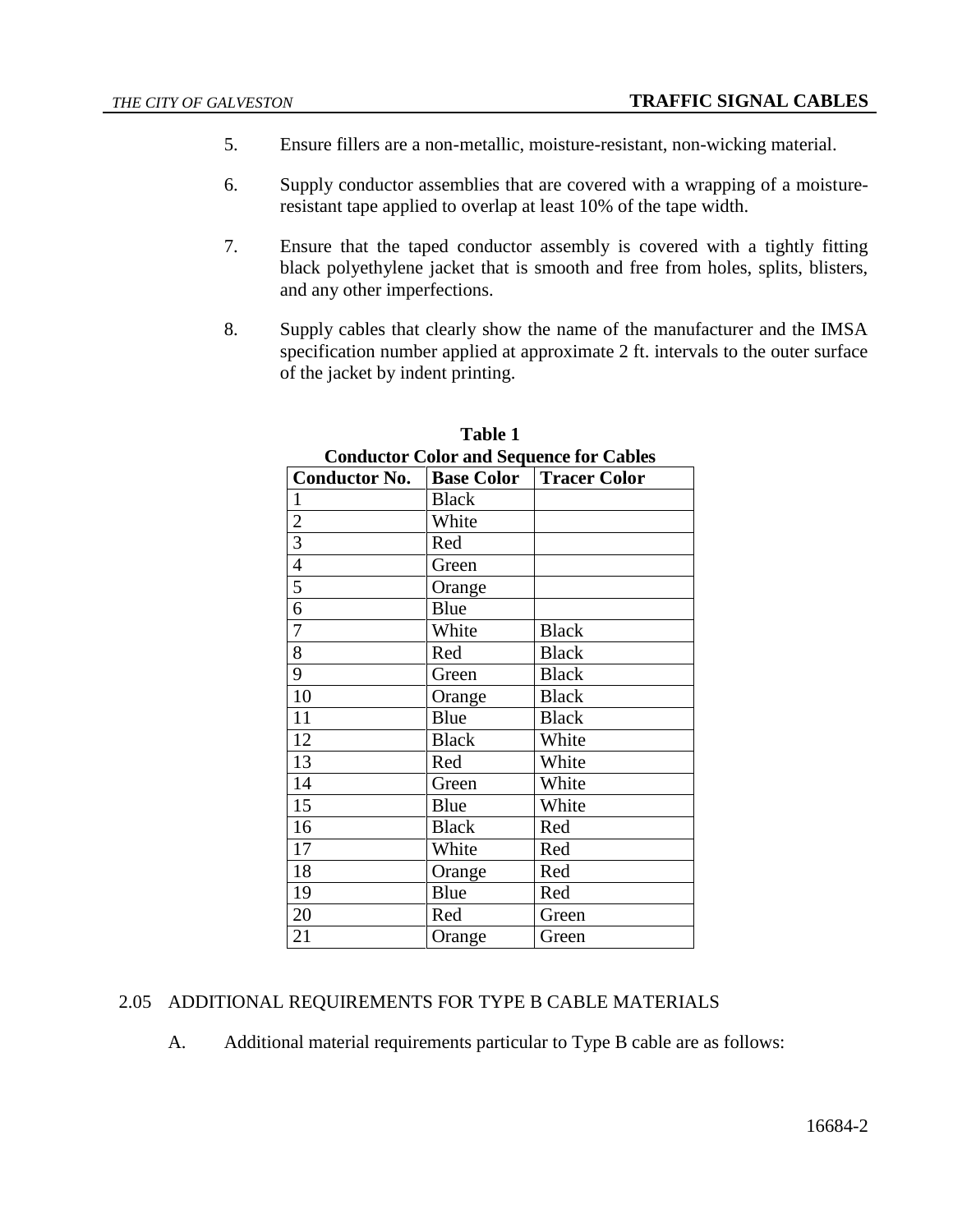- 1. Ensure cables consisting of 5 or more conductors have a 0.25 in. nominal diameter messenger. For the messenger, use Class A galvanized Extra High Strength Steel Strand with 3 or 7 wires.
- 2. A solid strand messenger with 0.134 in. diameter may be used for cables with less than 5 conductors.
- 3. To provide corrosion protection, ensure the messenger strand is coated and the interstices are flooded with a rubber asphalt compound or equivalent.
- 4. Ensure the integral messenger and conductors are enclosed in the jacket forming a cross section similar to a figure 8.

# 2.06 TYPE C CABLE MATERIALS

- A. Use the following materials for Type C cables:
	- 1. Unless otherwise shown on the plans, use No. 14 AWG insulated conductors with concentric stranding with black insulation on 1 of the 2 conductors and clear insulation on the other conductor. Ensure conductors have a minimum of 2 twists per foot within the cable.
	- 2. Use cables that have 100% shield coverage utilizing aluminum bonded to a Mylar film. Ensure the drain wire is stranded tinned copper, 2 AWG sizes less than the conductor, and in continuous contact with the aluminum side of the shield material.
	- 3. Ensure the jacket is black polyethylene.
	- 4. Use cables that legibly show the name of the manufacturer and the IMSA specification number applied at approximate 2 ft. intervals on a tape under the outer jacket.

# 2.07 SAMPLING

A. The Owner's Representative may take samples from each roll of each size of cable for establishing conformity to IMSA. The samples will be at least 3 ft. in length. Replace any cable failing to meet IMSA requirements.

# PART 3 CONSTRUCTION

- A. For each cable run in underground conduit, coil an extra 5 ft. of cable in each ground box.
- B. Splices are not permitted in Type A and B cables unless shown on the plans or approved by the Engineer in writing. Ensure that splices are watertight.